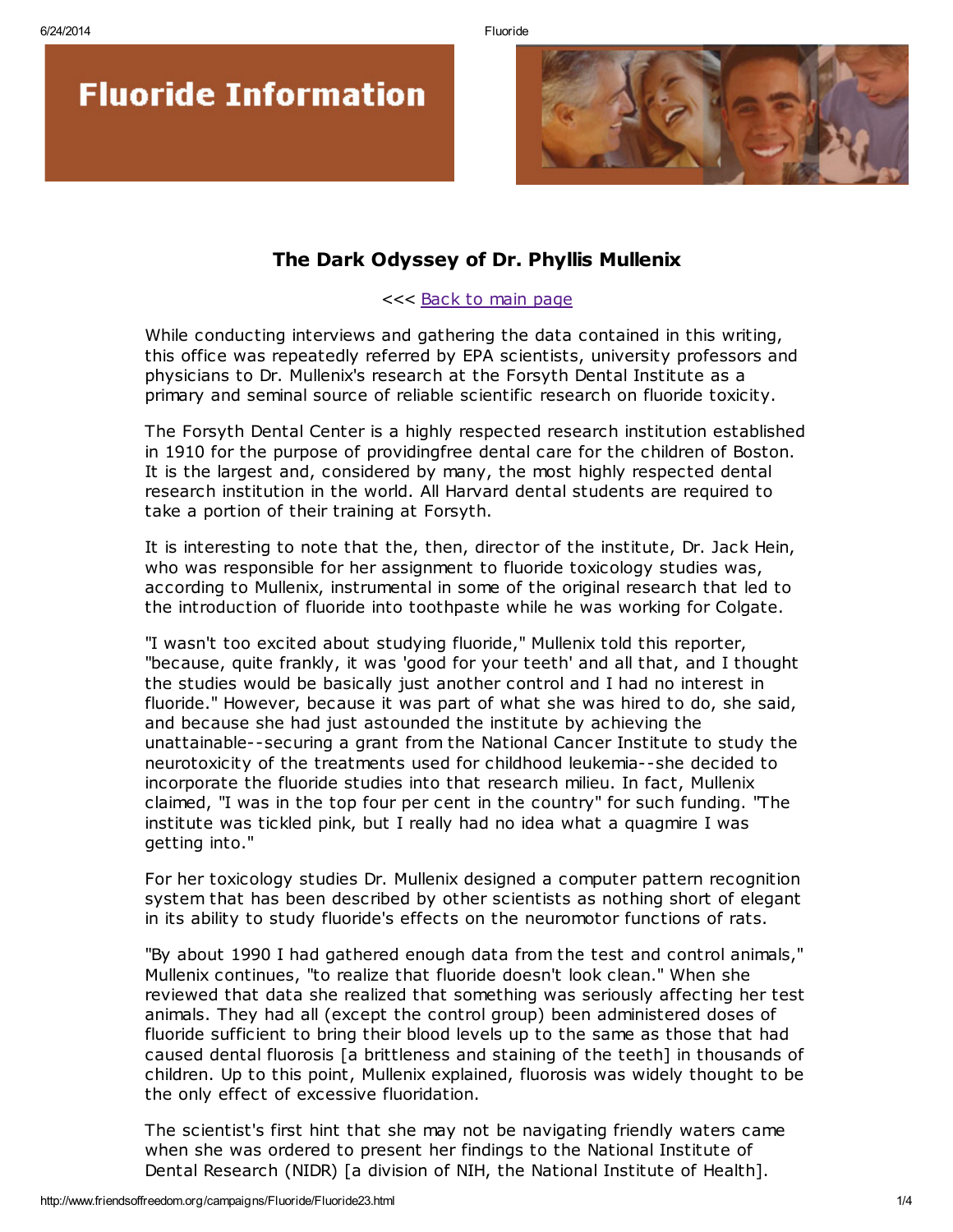"That's when the 'fun' started," she said, "I had no idea what I was getting into. I walked into the main corridors there and all over the walls was 'The Miracle of Fluoride'. That was my first real kick-in-the-pants as to what was actually going on." The NIH display, she said, actually made fun of and ridiculed those that were against fluoridation. "I thought, 'Oh great!' Here's the main NIH hospital talking about the 'Miracle of Fluoride' and I'm giving a seminar to the NIDR telling them that fluoride is neurotoxic!"

What Dr. Mullenix presented at the seminar that, in reality, sounded the death knell of her career was that:

"The fluoride pattern of behavioral problems matches up with the same results of administering radiation and chemotherapy [to cancer patients]. All of these really nasty treatments that are used clinically in cancer therapy are well known to cause I.Q. deficits in children. That's one of the best studied effects they know of. The behavioral pattern that results from the use of fluoride matches that produced by cancer treatment that causes a reduction in intelligence."

At a meeting with dental industry representatives immediately following her presentation, Mullenix was bluntly asked if she was saying that their company's products were lowering the I.Q. of children? "And I told them, 'basically, yes.'"

The documents obtained by authors Griffiths and Bryson seem to add yet another voice of corroboration to the reduced intelligence effects of fluoride. "New epidemiological evidence from China adds support," the writers claim, "showing a correlation between low dose fluoride exposure and diminished I.Q. in children."

Then in 1994, after refining her research and findings, Dr. Mullenix presented her results to the Journal of Neurotoxicology and Teratology [5], considered probably the world's most respected publication in that field. Three days after she joyfully announced to the Forsyth Institute that she had been accepted for publication by the journal, she was dismissed from her position. What followed was a complete evaporation of all grants and funding for any of Mullenix's research. What that means in the left-brain world of scientific research, which is fueled by grants of government and corporate capital, is the equivalent to an academic burial. Her letter of dismissal from the Forsyth Institute stated as their reason for that action that her work was not "dentally related." [Fluoride research--not dentally related?] The institute's director stated, according to Mullenix, "they didn't consider the safety or the toxicity of fluoride as being their kind of science." Of course, a logical question begs itself at this last statement: why was Dr. Mullenix assigned the study of fluoride toxicity in the first place if it was not "their kind of science"?...

Almost immediately following her dismissal, Dr. Mullenix said, the Forsyth Institute received a quarter-million dollar grant from the Colgate company. Coincidence or reward?

Her findings clearly detailed the developmental effects of fluoride, pre- and postnatal. Doses administered before birth produced marked hyperactivity in offspring. Postnatal administration caused the infant rats to exhibit what Dr. Mullenix calls the "couch potato syndrome"--a malaise or absence of initiative and activity. One need only observe the numerous children being dosed with Ritalin as treatment for their hyperactivity to draw logical correlations...

Dr. Mullenix was then given an unfunded research position at Children's Hospital in Boston, but with no equipment and no money--what for? "The people at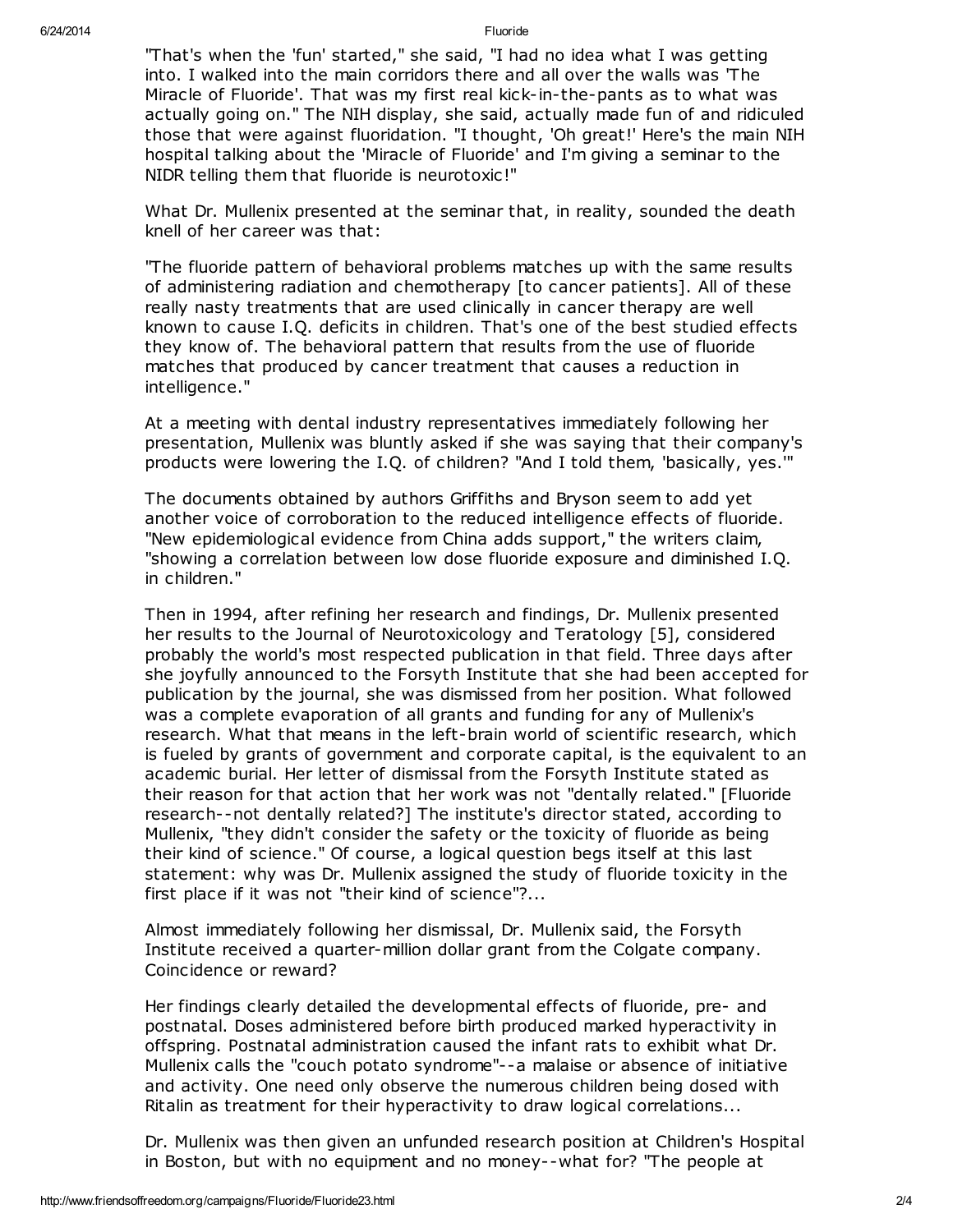Children's Hospital, for heaven's sake, came right out and said they were scared because they knew how important the fluoride issue was," Mullenix said. "Even at Forsyth they told me I was endangering funds for the institution if I published that information." It has become clear to such as Dr. Mullenix et al, that money, not truth, drives science--even at the expense of the health and lives of the nation's citizens.

EXCERPT FROM: "Fear of Fluoride", Salon Magazine, February 1999 (See full article)

At Harvard, Dr. Phyllis Mullenix says she lost her job at the Forsyth Research Institute, which specializes in dental issues, in 1994, after she insisted on publishing research results in the scholarly journal Neurotoxicology and Teratology showing that fluoride adversely affected brain function. By then, Mullenix had spent 12 years at Forsyth's toxicology department, 11 of them as department chairwoman; she was highly regarded for her previous research demonstrating how exposure to lead and radiation lowered children's IQ levels.

"To be honest, I thought studying fluoride would be a waste of time," says Mullenix. "I mean, it's in the water supply, so it's got to be safe, right?" But Mullenix's research found that rats who experienced prenatal exposure to fluoride exhibited higher levels of hyperactivity, while rats with postnatal exposure suffered the reverse: "hypoactivity -- that is, a slowing down of their spontaneous movements -- sitting, standing, smelling, turning the head, etc. ... The reactions of these animals reminded me of the reactions you'd find from high exposures to radiation."

Mullenix says that her superiors ordered her not to publish her results. "Don Hay, the associate director of Forsyth, came and told me, 'If you publish this information, we won't get any more grants from NIDR [the National Institute of Dental Research],' and Forsyth gets about 90 percent of its money from NIDR. I was really upset. I'd never been told not to publish a paper." Within hours of learning that she was indeed publishing her paper, Forsyth fired her, says Mullenix.

"Dr. Mullenix's claim that I wanted to stop her publishing her results, showing a fluoride toxicity in rats, is false," wrote Donald Hay, after consulting with his institute's attorneys. "My concern was that Dr. Mullenix, who had no published record in fluoride research, was reaching conclusions that seemed to differ from a large body of research reported over the last fifty years. These extensive studies have been reviewed and approved by prestigious organizations (American Medical Association and American Dental Association), and indicated that fluoride at ordinary levels was safe. I brought these concerns to her attention." Hay adds, "Dr. Mullenix's claim that she was dismissed after her fluoride paper was accepted is false. We had no knowledge of the acceptance of her paper prior to the time she left [Forsyth]." Hay says Mullenix was dismissed because of problems with the quality of her work.

See also: Statement from Dr. Phyllis Mullenix on the Neurotoxicity of Fluoride

Back to top of document

© Copyright 2003-2006 Freedom of Choice in Health Care Inc., Fluoride Created and Maintained by: Friends of [Freedom](http://www.friendsoffreedom.org/) Inc.